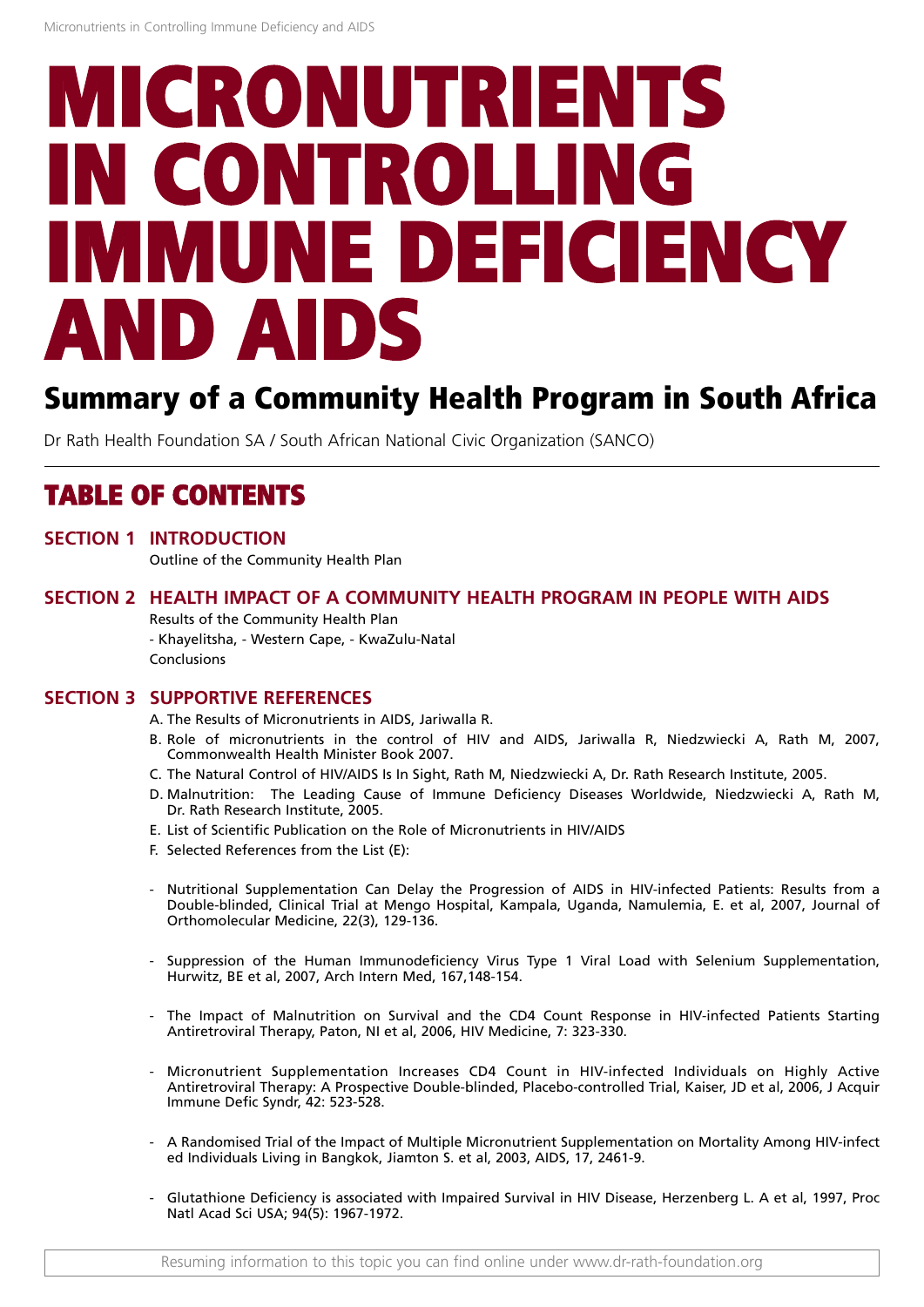Page 2

## **SECTION 1 INTRODUCTION OUTLINE OF THE COMMUNITY HEALTH PROGRAM**

**Background:** Dr Rath Health Foundation South Africa, a non-profit organization, has donated a micronutrient supplement program to the South African National Civic Organization (SANCO) to support its community-based nutritional health initiative among people affected by AIDS.

SANCO has organized the distribution of this nutritional supplement in various townships in South Africa, including Western Cape and Durban.

**Nutritional supplement:** The nutritional supplement consisted of a defined combination of vitamins, minerals, trace elements, amino acids, and polyphenols (from green tea) among other nutrients and was supplied in the form of tablets.

This natural program was declared as a Food/Nutritional supplement for distribution and importation in South Africa in terms of the Foodstuffs, Cosmetics and Disinfectant Act, 1972 (act No 54 of 1972) and allowed in South Africa by the Director, Inspectorate and law Enforcement of Medicine Regulatory Affairs.

**Evaluation:** Participants in this program were selected by community health professionals and included adult HIV positive men and nonpregnant women with advanced AIDS symptoms (CDC stage 2 or 3), none of whom were or had been taking ARV drugs.

At the beginning of the program and after periodic intervals of taking the nutritional supplement, health status of the participants was assessed with the aid of a bi-lingual questionnaire that graded AIDSdefining symptoms for Africa (according to Bengui definition of AIDS ) and other physical symptoms on a scale of 0 to 4 ( $0 = no$  symptoms,  $1 = \text{mild}$ ,  $2 = \text{medium}$ ,  $3 = \text{advanced}$ ,  $4 = \text{severe}$ ).

About 748 patients completed all three examinations and questionnaires. The scores from the questionnaires were entered into Excel data sheets and the severity of symptoms after the first three visits (visit 3) was compared to that observed at the first visit (visit 1) which marks the start of nutritional supplement intake by the participants.

Statistical significance of differences in the change of symptom severity between visits 1, visit 2 and visit 3 was determined by the onetailed paired t test. Statistical significance of the result is indicated by a P-value, where P equal or below 0.05 indicates that the results reached statistical significance. Lower the P-value, the more likely that the result will be achieved in larger population.

**Informed consent:** All participants gave their informed consent prior to participation in this program.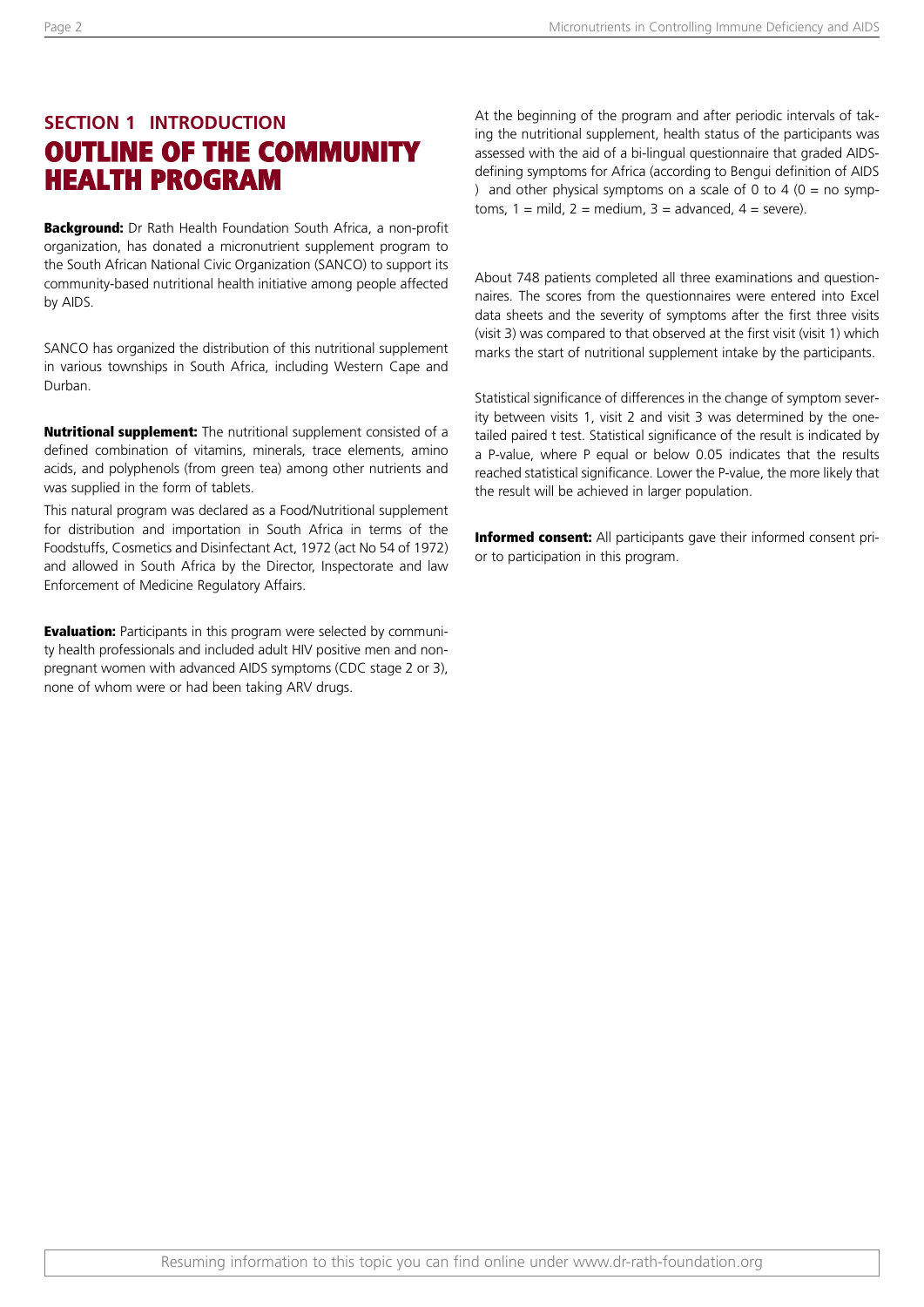## **SECTION 2 HEALTH IMPACT OF A COMMUNITY HEALTH PROGRAM IN PEOPLE WITH AIDS**

## **RESULTS**

**Khayelitsha:** At the beginning of the program and after 3 to 4 week intervals of taking the nutritional supplement, the participants were examined by a physician and answered several questions regarding their health status in provided bi-lingual questionnaire.

The questionnaire graded AIDS-defining symptoms for Africa and other physical symptoms on a scale of 0 to 4 (0 = no symptoms, 1 = mild,  $2 =$  medium,  $3 =$  advanced,  $4 =$  severe). The evaluation of the micronutrient program included the changes in severity of symptoms seen after 3 visits (10-12 weeks) from the beginning of micronutrient supplementation.

Fifty-six participants completed all three examinations and questionnaires.

The evaluation of the results showed statistically significant reduction in severity of the following symptoms:

- · All AIDS-defining symptoms that include fever, weight loss, diarrhea, cough and severity of tuberculosis (TB)
- · Fungal and opportunistic infections
- · Other physical symptoms associated with AIDS such as skin sores, skin rashes, swollen glands, colds and flu, fatigue, headache, numbness in extremities and joint pain.

No adverse side effects occurred from intake of the micronutrient supplements.







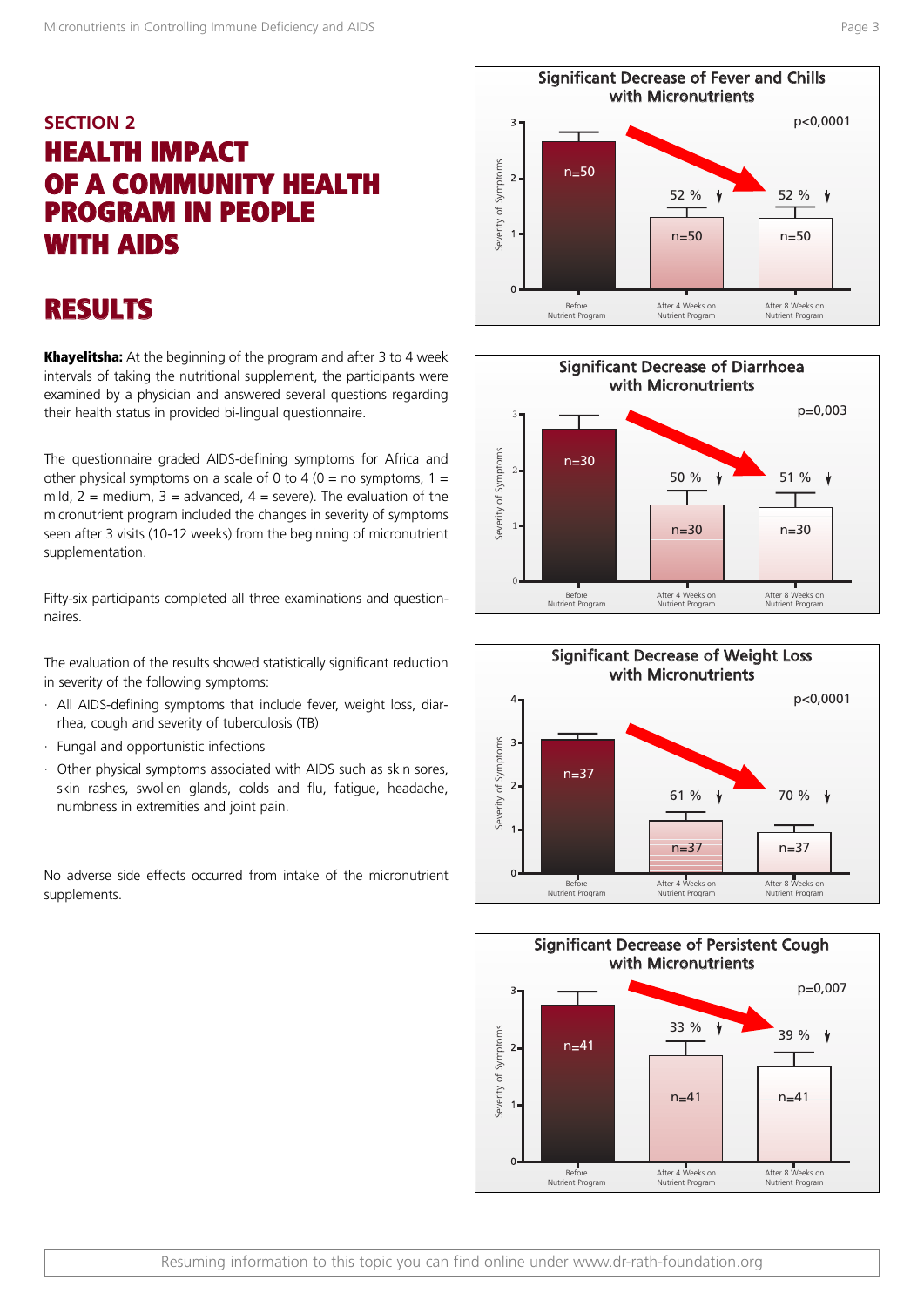## **REDUCTION OF SPECIFIC CLINICAL SYMPTOMS IN KHAYELITSHA PATIENTS**



**REDUCTION OF PAIN SYMPTOMS IN KHAYELITSHA PATIENTS**



Significant decrease of wounds and sores with micronutrients Significant decrease of swollen glands (indication of infection, inflammation) with micronutrients





Significant decrease in severity of headaches with micronutrients Significant decrease of pain, numbness and tingling sensations with micronutrients



**IMPROVEMENT OF PHYSICAL SYMPTOMS IN KHAYELITSHA PATIENTS**

Significant improvement in feeling of more energy with micronutrients Significant improvement in enjoyment of life with micronutrients

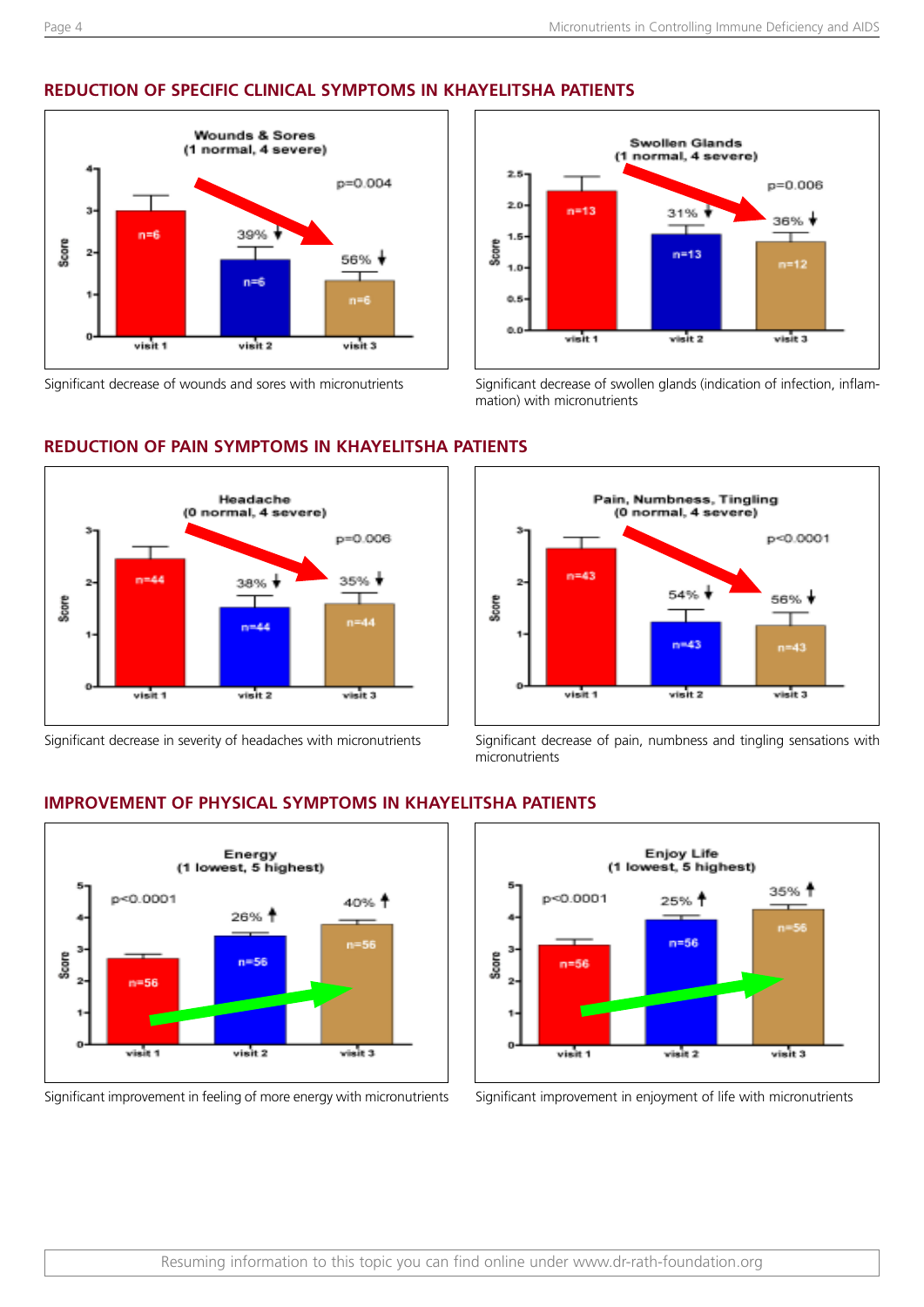**KwaZulu-Natal:** The micronutrient supplement evaluated in Khayelitsha and Western Cape was also rolled out in KwaZulu-Natal by SANCO.

Similarly to other sites, health status of participants was assessed with the aid of a bi-lingual questionnaire that graded AIDS-defining symptoms for Africa and other physical symptoms on a scale of 0 to 4 (0 = no symptoms, 1 = mild, 2 = medium, 3 = advanced, 4 = severe). The evaluation included the changes in severity of symptoms after 3 visits (14 weeks) from the beginning of micronutrient supplementation.

Five hundred and sixty seven participants completed all three examinations and questionnaires.

Results showed that daily micronutrient supplementation was associated with statistically significant reduction in severity of all symptoms. which included:

- · AIDS-defining symptoms including fever, chills and sweats, diarrhea, and cough
- · Specific clinical symptoms such as colds and flues, muscle cramps, unusual thirst, vomiting and nausea
- · Other physical symptoms including blurred vision, swelling, skin bruises, irregular heartbeat and gum bleeding
- Pain symptoms such as numbness of extremities, pain in mouth, lip and gums, joint pain, and headaches

No adverse side effects occurred from intake of the micronutrient supplements.

### **REDUCTION OF AIDS-DEFINING SYMPTOMS IN KWAZULU-NATAL PATIENTS**



Significant decrease of fevers chills and sweating

Significant decrease of diarrhea





Significant decrease of Cough & Trouble Breathing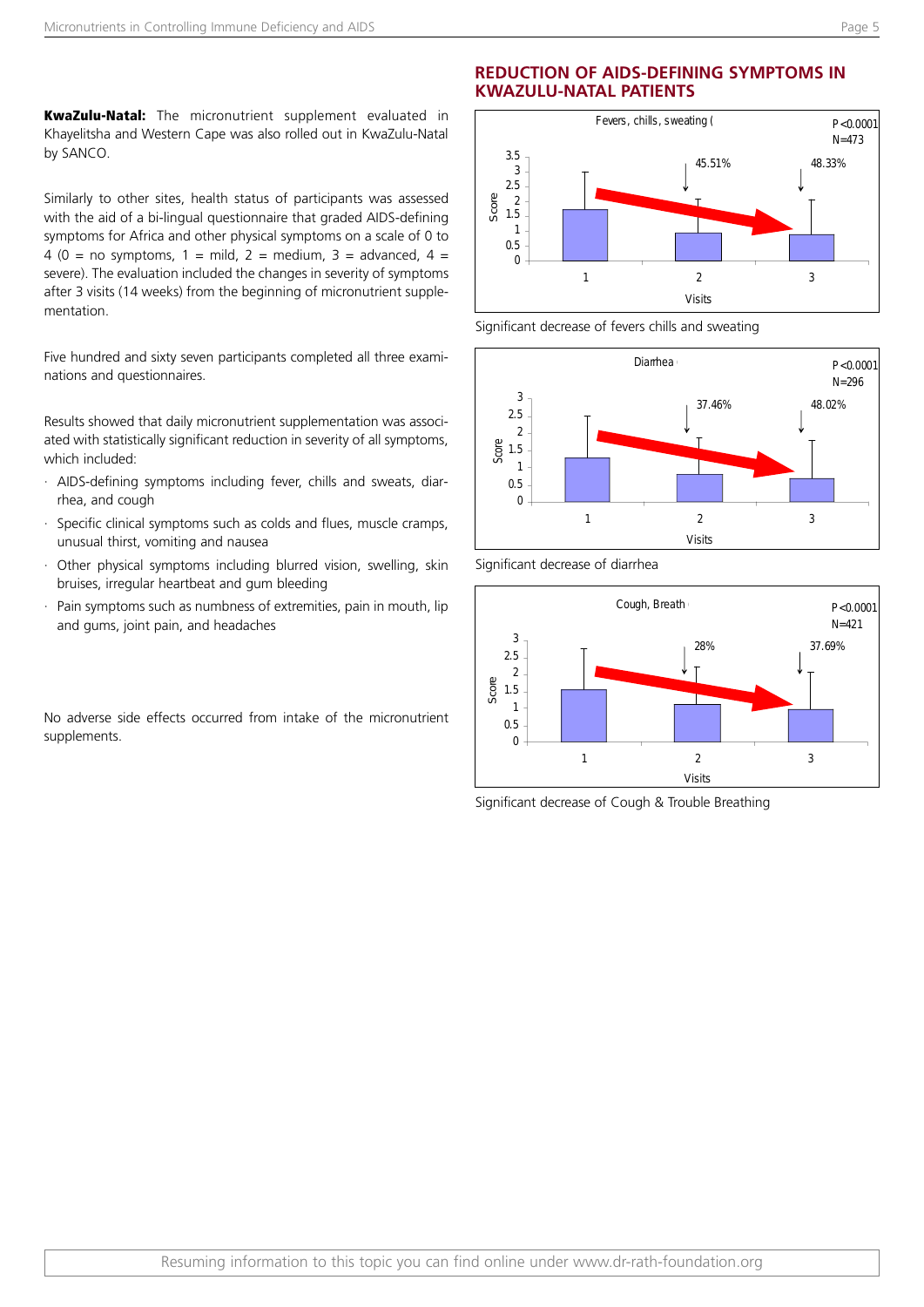### **REDUCTION OF SPECIFIC CLINICAL SYMPTOMS IN KWAZULU-NATAL PATIENTS**



Significant decrease of colds and flu



Significant decrease in symptoms of unusual thirst



Significant decrease of blurred vision



Significant decrease of gum bleeding



Significant decrease of skin bruises





Significant decrease in symptoms of nausea and vomiting







Significant decrease of swelling

www.dr-rath-foundation.org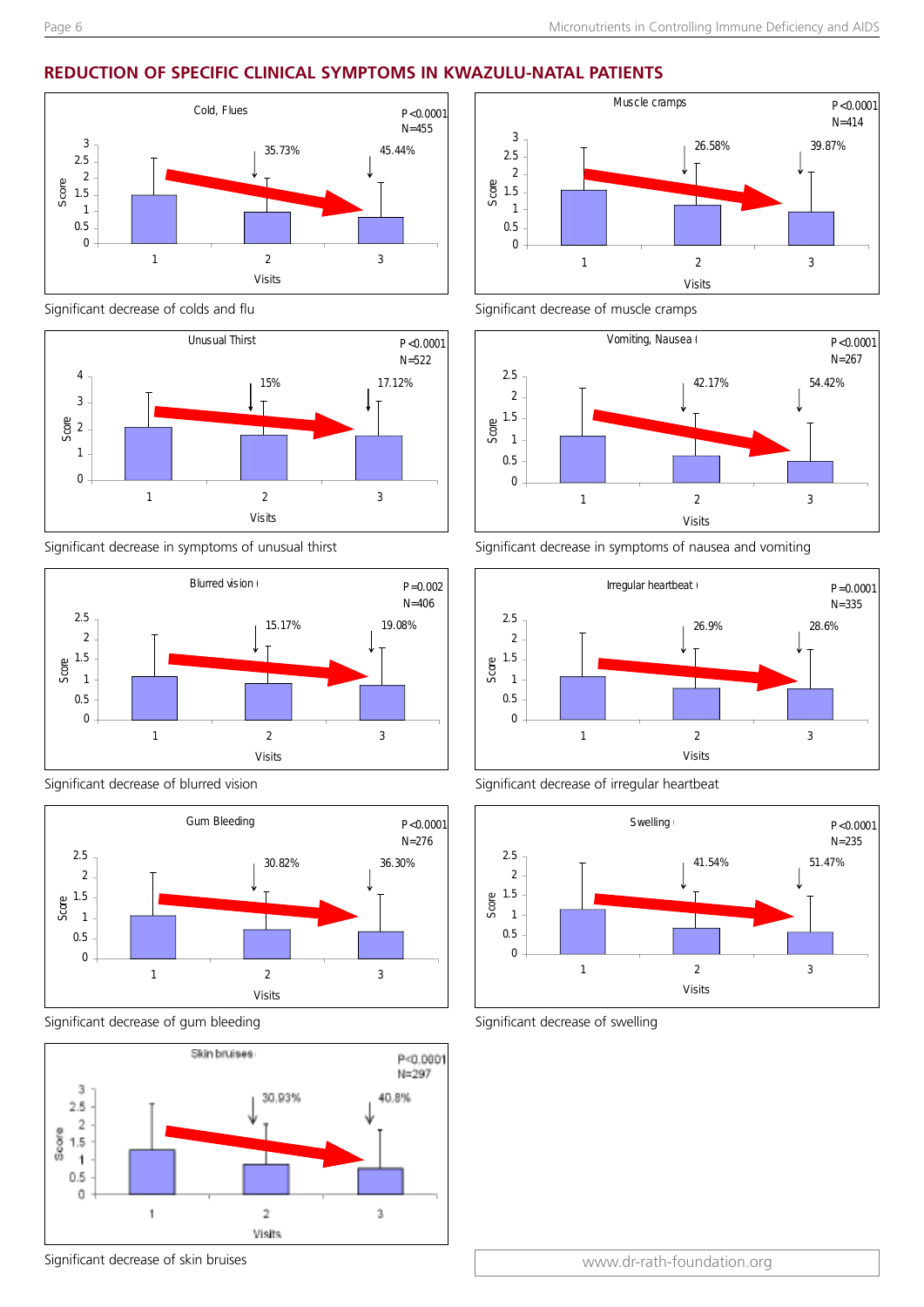### **REDUCTION OF PAIN SYMPTOMS IN KWAZULU-NATAL PATIENTS**



Significant decrease of pain, numbness and tingling



Significant decrease of pain in mouth, lips and gum



Significant decrease in joint pain



Significant decrease in headache pain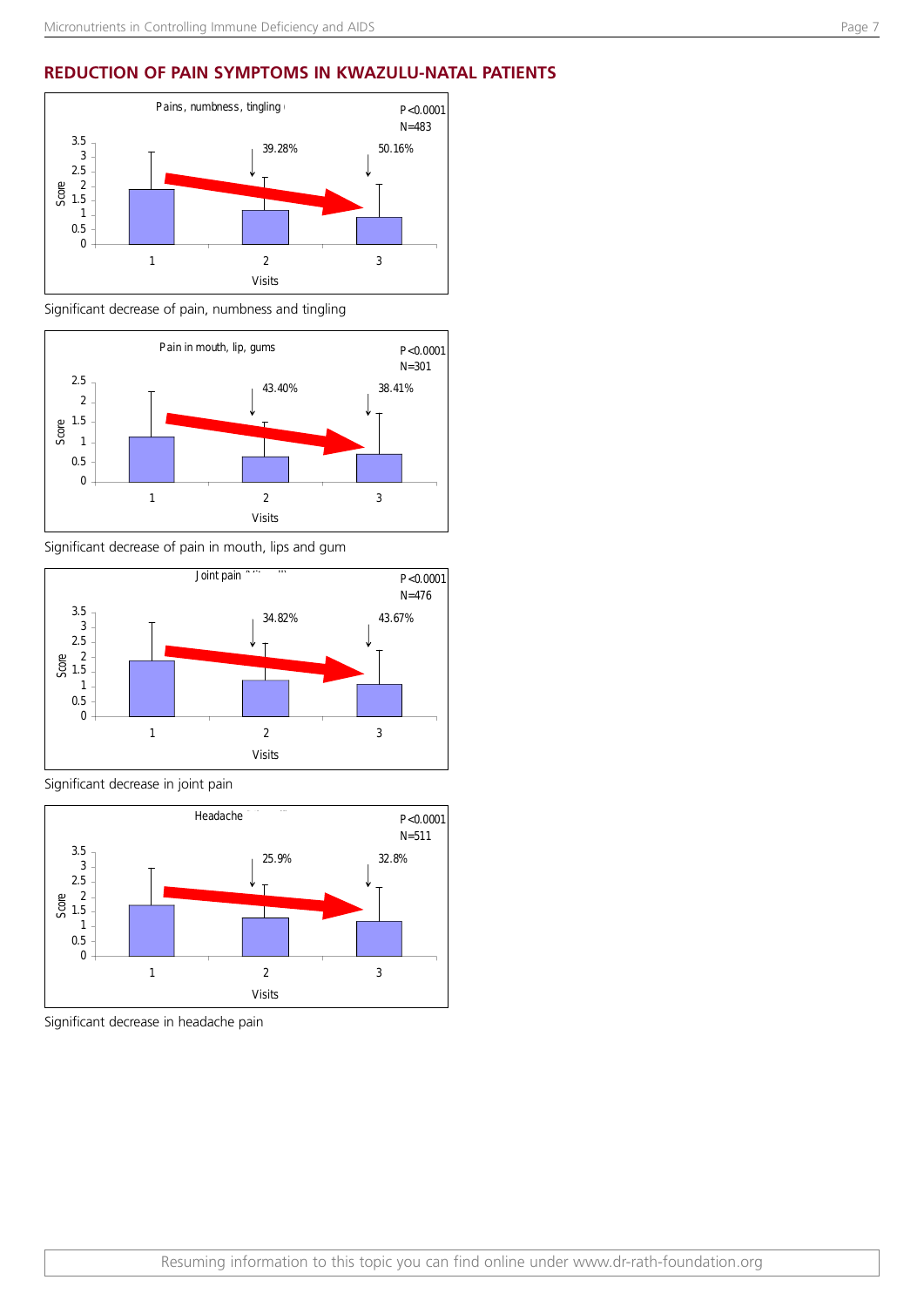**Western Cape:** The micronutrient supplement evaluated in Khayelitsha was subsequently rolled out in Western Cape by SANCO.

Similarly to other sites, health status of participants was assessed with the aid of a bi-lingual questionnaire that graded AIDS-defining symptoms for Africa and other physical symptoms on a scale of 0 to 4 (0 = no symptoms,  $1 = \text{mild}$ ,  $2 = \text{medium}$ ,  $3 = \text{advanced}$ ,  $4 = \text{severe}$ . The evaluation included the changes in severity of symptoms after 3 visits (8 weeks) from the beginning of micronutrient supplementation.

One hundred and twenty four participants completed all three examinations and questionnaires.

Results showed that daily micronutrient supplementation was associated with statistically significant reduction in severity of all symptoms, which included:

- · AIDS-defining symptoms including fever, chills and sweats, diarrhea, and cough
- Specific clinical symptoms such as colds and flues, muscle cramps, and unusual thirst
- · Other physical symptoms including vomiting and nausea, blurred vision, irregular heartbeat, gum bleeding and swelling
- Pain symptoms such as numbness of extremities, pain in mouth, lip and gums, joint pain, and headaches

No adverse side effects occurred from intake of the micronutrient supplements.

#### **REDUCTION OF AIDS-DEFINING SYMPTOMS IN WESTERN CAPE PATIENTS**



Significant decrease of fevers chills and sweating



Significant decrease of diarrhea



Significant decrease of Cough & Trouble Breathing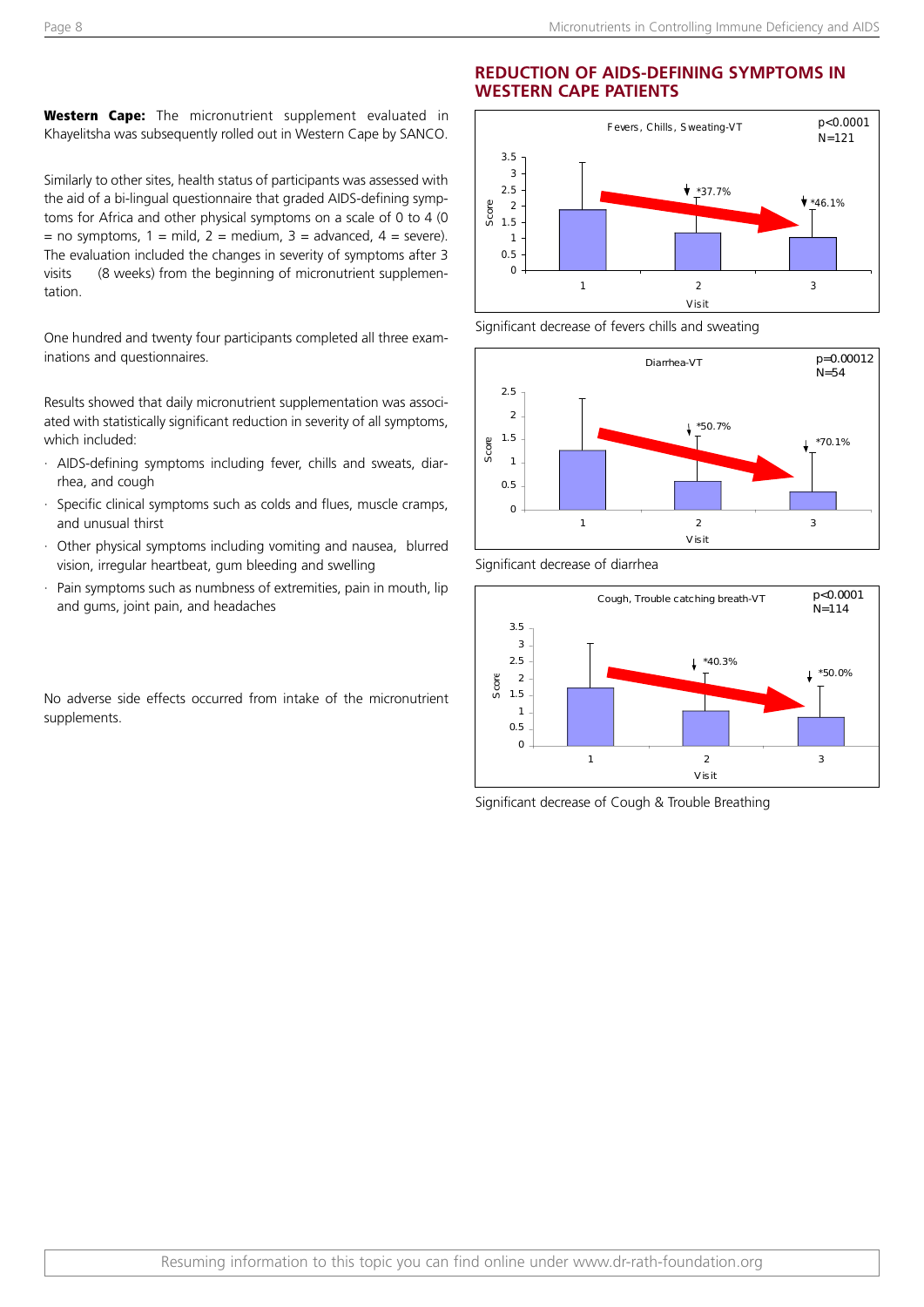### **REDUCTION OF SPECIFIC CLINICAL SYMPTOMS IN WESTERN CAPE PATIENTS**



Significant decrease of colds and flu



Significant decrease of muscle cramps



Significant decrease in symptoms of unusual thirst



Significant decrease in symptoms of nausea and vomiting



Significant decrease of blurred vision



Significant decrease of irregular heartbeat







Significant decrease of swelling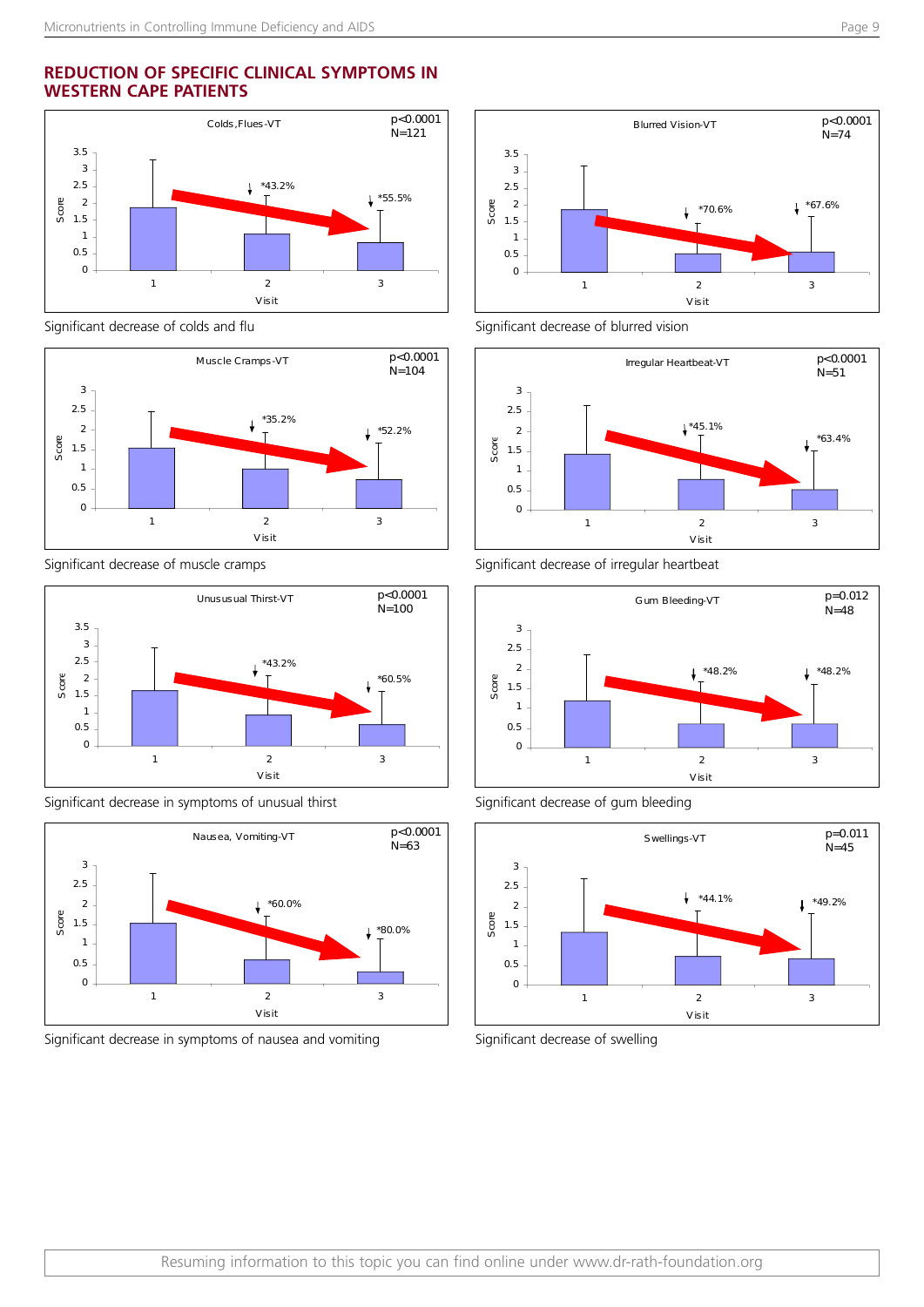### **REDUCTION OF PAIN SYMPTOMS IN WESTERN CAPE PATIENTS**



Significant decrease of pain, numbness and tingling



Significant decrease of pain in mouth, lips and gum



Significant decrease in joint pain



Significant decrease in headache pain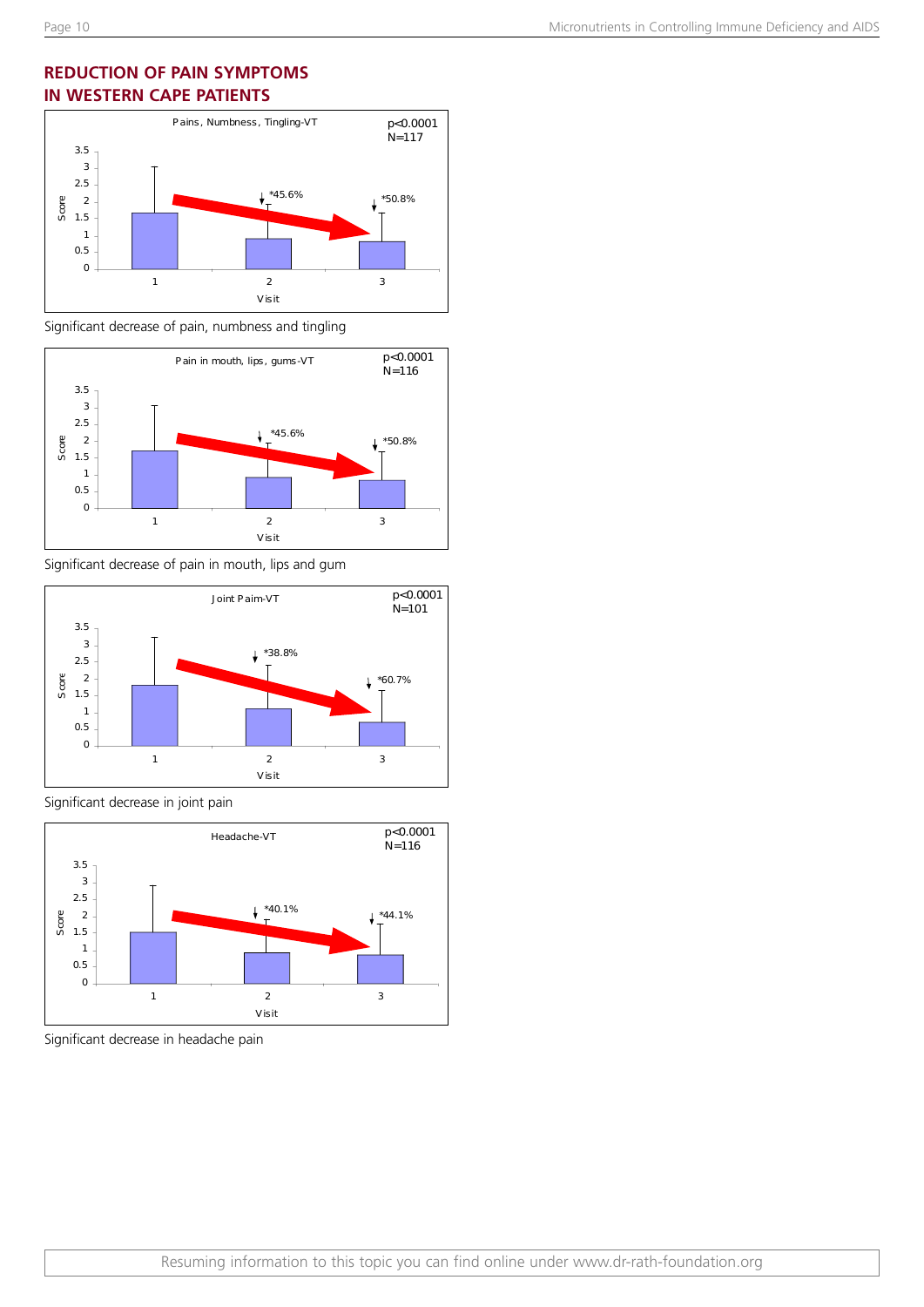### **SECTION 2 CONCLUSIONS**

The evaluation of the effects of a micronutrient program on AIDSdefining symptoms and other symptoms associated with AIDS in different populations of patients living in different regions of South Africa, which included Western Cape and KwaZulu-Natal province, concludes that:

- · Daily supplementation with a nutritional program containing a defined complex of vitamins, minerals, trace elements, selected amino acids, polyphenols and other essential nutrients by the AIDS patients not taking anti-retroviral drugs (ARVs) caused significant reduction in all AIDS-defining and other physical symptoms associated with the progression of AIDS.
- These observed health improvements in AIDS patients were consistent independently of the township location and region of the country.

This evaluation suggests that science based effective, safe and affordable micronutrient supplementation together with other measures of improving nutritional status and living conditions can become a basis of public health strategy to fight immune deficiency diseases including AIDS.

**Implementation of these findings by national governments and their organizations would save millions of lives and represent a successful, cost-effective and sustainable strategy to control AIDS until a cure is found.**